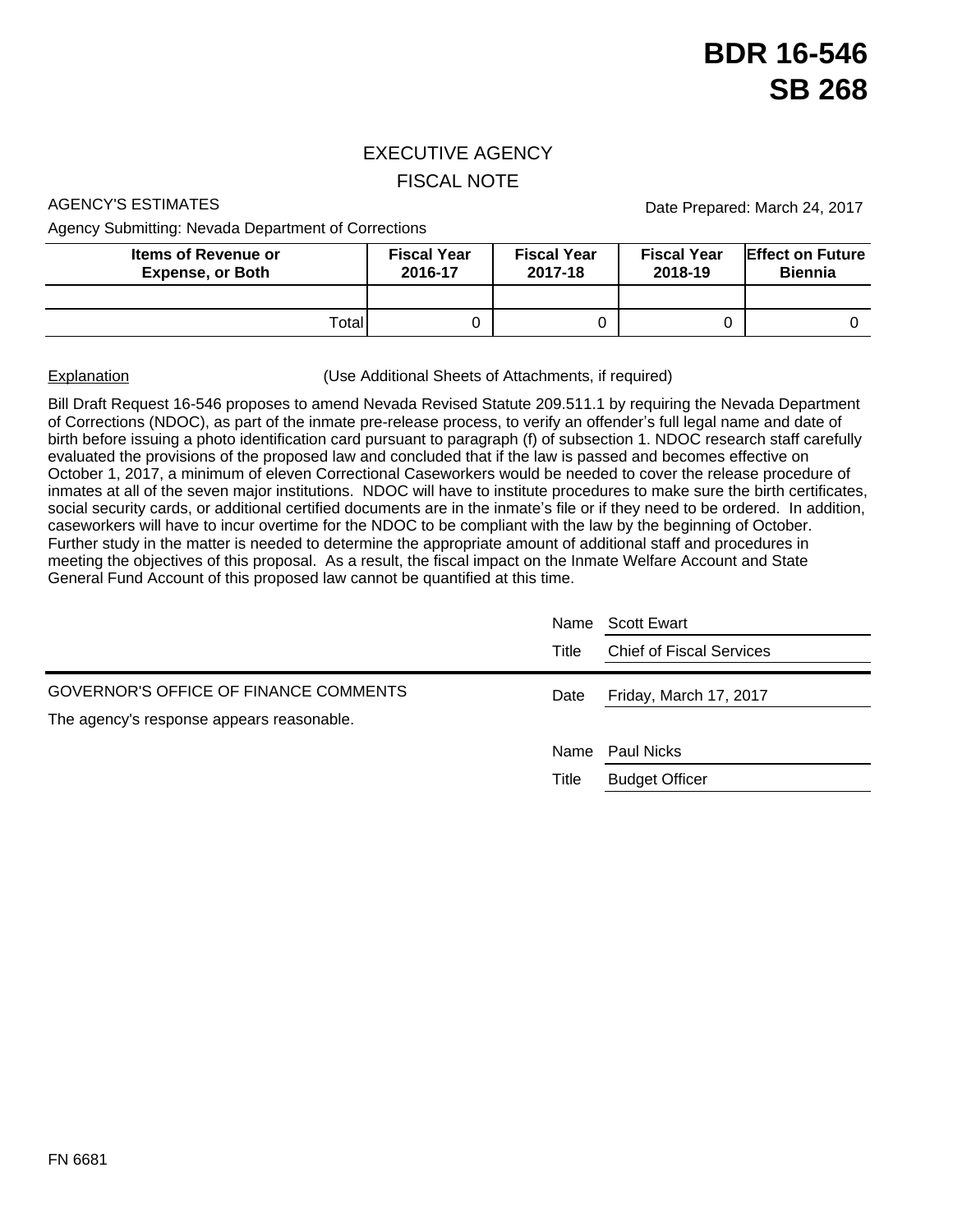| <b>DESCRIPTION OF FISCAL EFFECT</b> |                      |  |  |  |
|-------------------------------------|----------------------|--|--|--|
| BDR/Bill/Amendment Number: 16-546   |                      |  |  |  |
| Name of Agency: Corrections         |                      |  |  |  |
| Division/Department:                |                      |  |  |  |
|                                     | Date: March 16, 2017 |  |  |  |

Bill Draft Request 16-546 proposes to amend Nevada Revised Statute 209.511.1 by requiring the Nevada Department of Corrections (NDOC), as part of the inmate pre-release process, to verify an offender's full legal name and date of birth before issuing a photo identification card pursuant to paragraph (f) of subsection 1. The legal name and date of birth of the individual will be verified by ordering legal and certified copies of the offender's birth certificate, social security card and additional certificated documents, as required by the Department of Motor Vehicles. Therefore, the name that will be printed on the identification card will not be based on the name of the offender's judgment of conviction; but instead, on the legal name.

Currently, the NDOC issues the identification cards for inmates without verifying if the name and date of birth on the judgment of conviction are legal. Birth certificates are ordered for inmates upon request with sufficient advance notice. The birth certificate and application fees are the responsibility of the inmate through the inmate's Trust or Savings Account. In the case of an indigent inmate, the Inmate Welfare Account will fund the birth certificate fees. In State Fiscal Year 2016, the Inmate Welfare Account absorbed \$7,596.25 of the fees for birth certificates of indigent inmates. State Fiscal Year 2017 year to date funding for indigent inmates birth certificates fees is \$4,731. If the release date is too soon to order the documents, the NDOC provides the inmate with all the necessary information to obtain the legal documents after release.

At the institutional level, the impact of this proposal would require additional resources to meet the objective proposed. Approximately 40% of inmates are sentenced under aliases used at the time of arrest and it is not uncommon for inmates to arrive at the institutional intake with numerous, sometimes a dozen or more social security numbers. This proposal would immediately render a large percent of inmate identifications to be in direct conflict with the certified court order(s). The screening for accuracy or authenticity in some cases can be a long and time consuming task at best and virtually impossible in cases of individuals entering the county illegally from countries where birth certificates do not exist or in cases where inmates refuse to tell the caseworker their true name. Moreover, requests for certificates of women's marriages, adoptions, or a simple name change will lengthen this process.

From Calendar Year 2018 to 2021, the current projected average of inmates due to be released is 5,889 per year. Currently, the majority of birth certificates purchased cost \$25 for a certified copy. If all releasing inmates required a birth certificate, the cost per year would equal \$147,225. At the present time, it is unknown how many inmates in our population do not have these documents and of those inmates who do not have the funds in their Trust and Savings Accounts to pay for the birth certificate.

In addition, NDOC research staff carefully evaluated the provisions of the proposed law and concluded that if the law is passed and becomes effective on October 1, 2017, a minimum of eleven Correctional Caseworkers would be needed to cover the release procedure of inmates at all of the